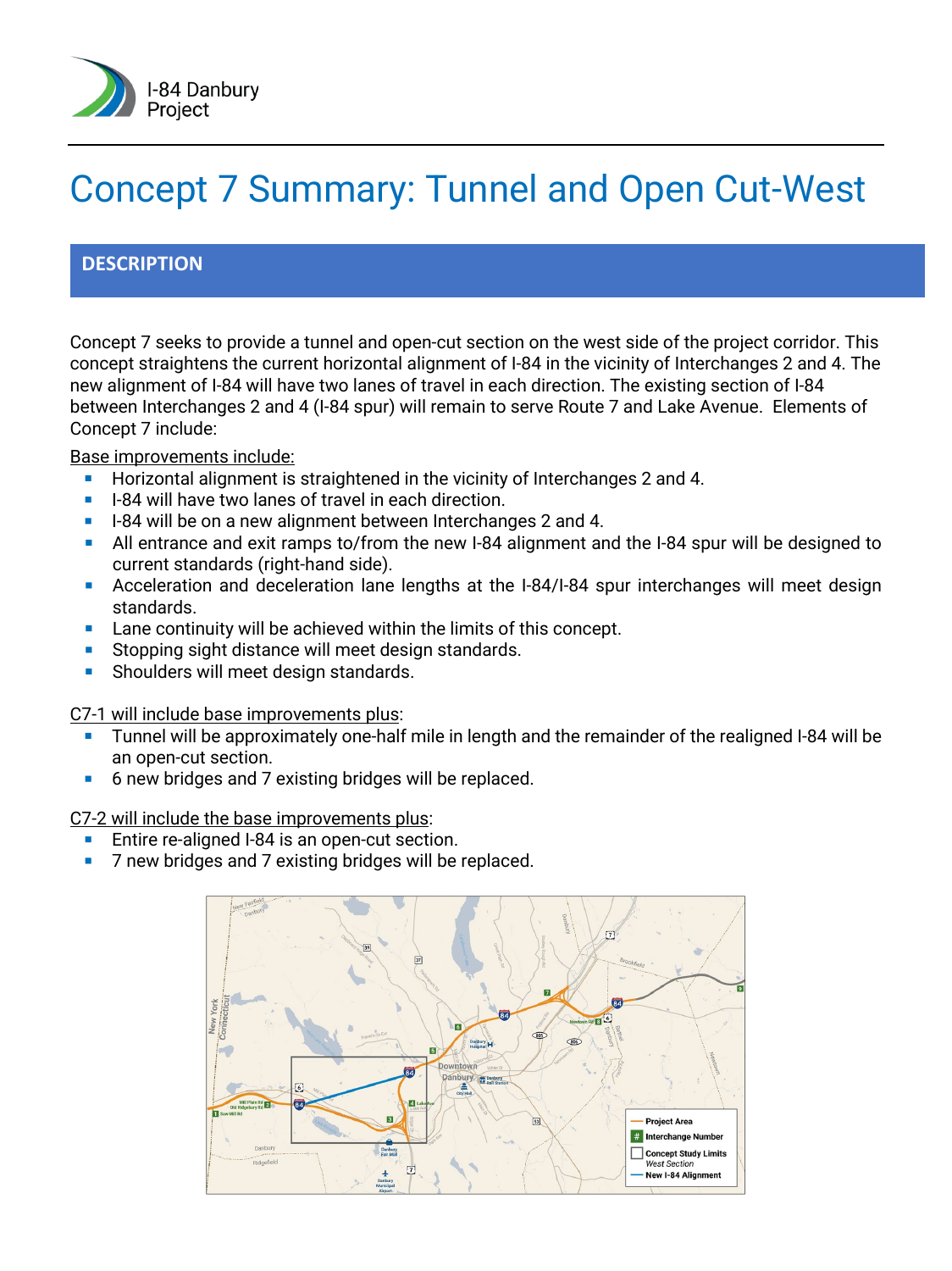

- **EXTERN** Lane continuity is maintained within the concept **limits**
- Higher design speed can be achieved in the west section.
- **Involves off-line construction.**
- **Maintenance and protection of traffic impacts** will be minimal.
- Tunnel can be constructed with typical tunnel construction methods.
- Stopping sight distance is improved on the proposed alignment.
- No impacts to cemetery, historic, or  $4(f)$ properties.

# **PROS CONS**

- Does not reduce congestion or improve mobility on I-84 during the weekday peak hour periods.
- Does not address the weaving condition between Interchanges 3 and 4 and Interchanges 7 and 8.
- Does not address the left-hand entrance and exit ramp at Interchange 7.
- Does not propose changes to the existing interfaces to local streets at all interchanges.
- Significant earth and rock excavation and deep open cuts are anticipated.
- Special construction methods will be required to construct open-cut sections.
- Significant right-of-way and property impacts.
- **Concerns with safety/emergency response and** ventilation.
- Introduces the operation and maintenance of a tunnel on a long-term basis.
- Relocation of West Lake Treatment Facility on Westville Avenue & displacement of fire house.
- **Property Impacts, with 47 full takes, a majority** of which are residential and all within an EJ community.
- **E** EJ neighborhoods character impacts due to visible and audible highway where there is none today.
- Disruption of community cohesion, with neighborhood between existing and new highway physically separated from the rest of the community.

### **RECOMMENDATION**

The C7 concept will achieve a higher design speed in the west section of the project corridor but does not reduce congestion or improve mobility on the highway. This concept will have constructability challenges. It will impact many properties within an EJ community. In addition, safety, operations, and maintenance are a concern. It is recommended that this concept be dismissed from further consideration.